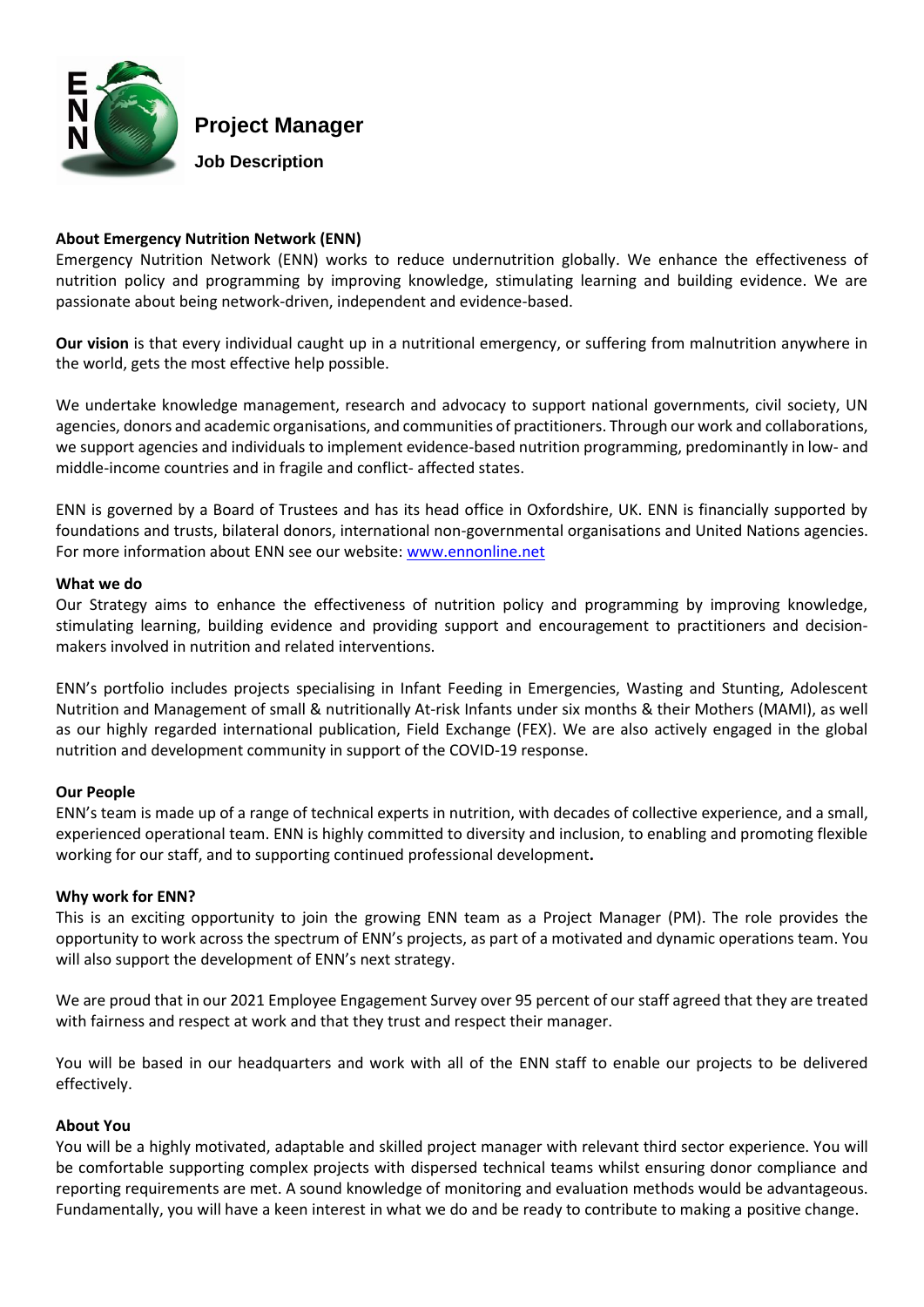# **Terms and Conditions**

Hours of work: Full time (37.5 hours per week) – part time may be considered

Type of contract: Permanent

Location: ENN's Head Office in Kidlington, Oxfordshire, OX5 (Note: Our main office working days are Tuesday – Thursday and the PM will be expected to be in the office on these days. Most of our team are currently working from home on Monday and Friday but there is also the option to be in the office on these days.)

Holidays: 25 days plus UK bank holidays increasing by one day p.a. after two complete years of service to a maximum of 27 days p.a. (pro rata)

Paid office closure days between Christmas and New Year

Pension: Auto-Enrolment to ENN scheme with a generous Employer contribution of 5%

Salary: £36,000 to £42,000 per annum depending on experience (pro rata if part-time)

## **Purpose of the role**

The Project Manager will be a key member of ENN's Operations Team, working in the Projects Team (currently the Projects Coordinator / Lead and two Project Officers) and closely with the Finance Team as well as ENN's Technical Directors and Project Technical Leads. The PM will oversee a portfolio of projects each of which are assigned a Project Technical Lead. The PM will work alongside project leads to develop and map key activity for the project, track milestones and deliverables, develop project and donor finance and narrative reports, and ensure compliance and adherence to governance requirements. In addition, the PM will contribute to the development of new funding proposals.

## **Key Responsibilities**

## **Project Responsibilities**

- Ensure compliance with all donor grant agreements relevant to the PM's portfolio of projects
- Develop and monitor project work plans and budgets in collaboration with project leads and Operations and Finance Team colleagues
- Manage project budgets: monitor spend against budget including approval within set thresholds, carry out forecasting and re forecasting exercises and regularly update project leads and the Senior Management team on spend
- Work closely with project leads to ensure project deliverables are clear, appropriately planned and delivered to deadline.
- Coordinate closely with relevant ENN colleagues and third parties to ensure delivery to deadline across a range of activities (e.g., international and UK meetings and conferences, technical publications - print and online, translations and design services, international field trips, technical webinars and briefings)
- Support project leads to develop and maintain project risk registers
- Convene regular meetings with the project team to keep a broad overview of project delivery in relation to the project grant, managing and enabling grant amendments/extensions etc
- Lead on both project narrative and financial reporting liaising with both internal and external stakeholders as required.
- Ensure effective communications with Donors during the project lifecycle
- Work with project leads to identify the need for additional capacity (staff/technical associates), aligning the project budget as required and ensuring due diligence requirements are met

## **Fundraising and business development**

- Input into and support the development and delivery of ENN's fundraising strategy
- Provide support to the development and maintenance of ENN's funding pipeline and cash flow forecasting, and identification of potential shortfalls, linking with ENN's Finance Team and PCL
- Input into ENN database for major donors
- Coordinate the development and submission of proposals for new grants, carrying out due diligence, developing budgets and workplans.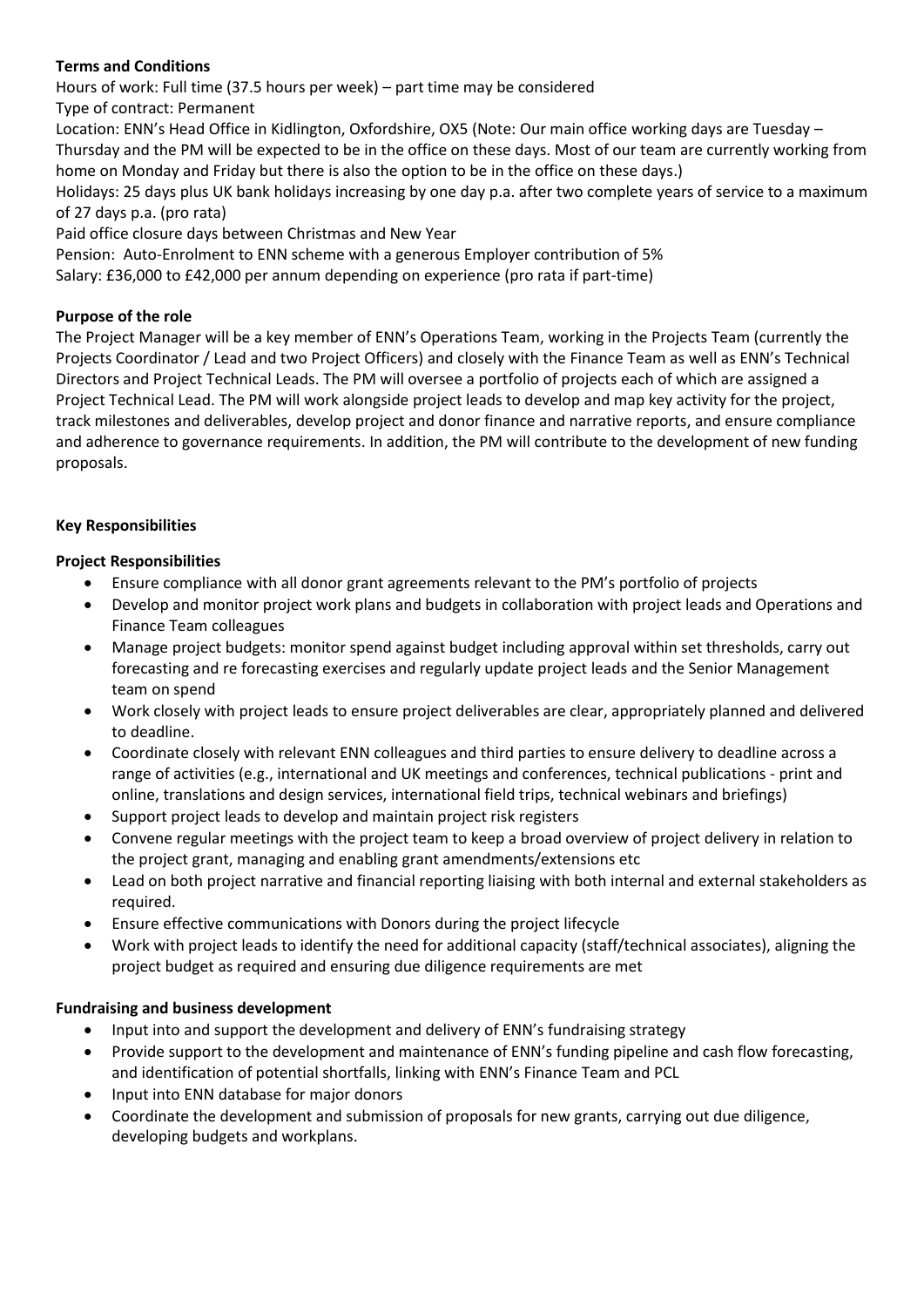## **Monitoring and Evaluation**

- Work with the Operations team to develop ENN wide quarterly and annual reporting
- Support the development of and measurement against KPIs and metrics
- Work with colleagues across the organisation in developing annual project plans including relevance performance indicators
- Work with the technical teams in identifying appropriate indicators and means of verification as part of project designs and proposals development.
- Maintain the ENN Results Framework and use data from the Framework and quarterly reports in preparing quarterly internal updates for the Management Team on project progress and results and in preparing reports to external donors.

### **General Responsibilities**

- Support the PCL in the project management of a number of Core projects
- Support the PCL and Finance Team with ENN wide management information.
- Actively promote adherence to ENN's procurement policy particularly with regard to the contracting of technical associates
- Contribute to internal and external communications and website development in relation to the PM's portfolio of projects
- Contribute to the development and dissemination of relevant processes and policies
- Producing regular management information reports working with FM

## **Person Specification**

## **Essential**

- Previous experience of project management in the third sector
- Experience working on donor / grant funded projects and ability to navigate and communicate compliance requirements
- Experience in developing funding opportunities with a variety of donors
- Experience in developing, monitoring, and reporting against budgets
- Excellent communication and written skills, including previous experience of writing and collating detailed donor reports
- Able to work with and influence colleagues, often remotely, to achieve a shared outcome
- Ability to manage a diverse and busy workload, prioritising effectively, and able to work both autonomously and as a member of a dispersed and diverse team
- Flexibility and willingness to take on new areas of work and responsibilities
- Strong interpersonal skills, able to work with a wide range and varying levels of stakeholders
- Motivated, takes initiative, innovates and delivers to deadlines
- Excellent attention to detail
- Able to diagnose situations and constraints, comfortable when to progress independently and when to escalate
- Proficient user of Microsoft Excel, Word, PowerPoint, and Outlook
- Good cross-cultural awareness
- Ability to demonstrate discretion, diplomacy, and patience
- Fluent in English
- Educated to degree level (or equivalent), or able to demonstrate a relevant and equivalent level of experience

### **Desirable**

- Project Management Qualification
- Specific experience in any of the following institutional donors would be an advantage: USAID, FCDO (DFID) and Irish Aid
- Experience of managing procurement activities
- Experience of evaluations: analysing, collating and reviewing data related to grant and programme effectiveness
- Previous experience of arranging international business travel, ideally to developing countries